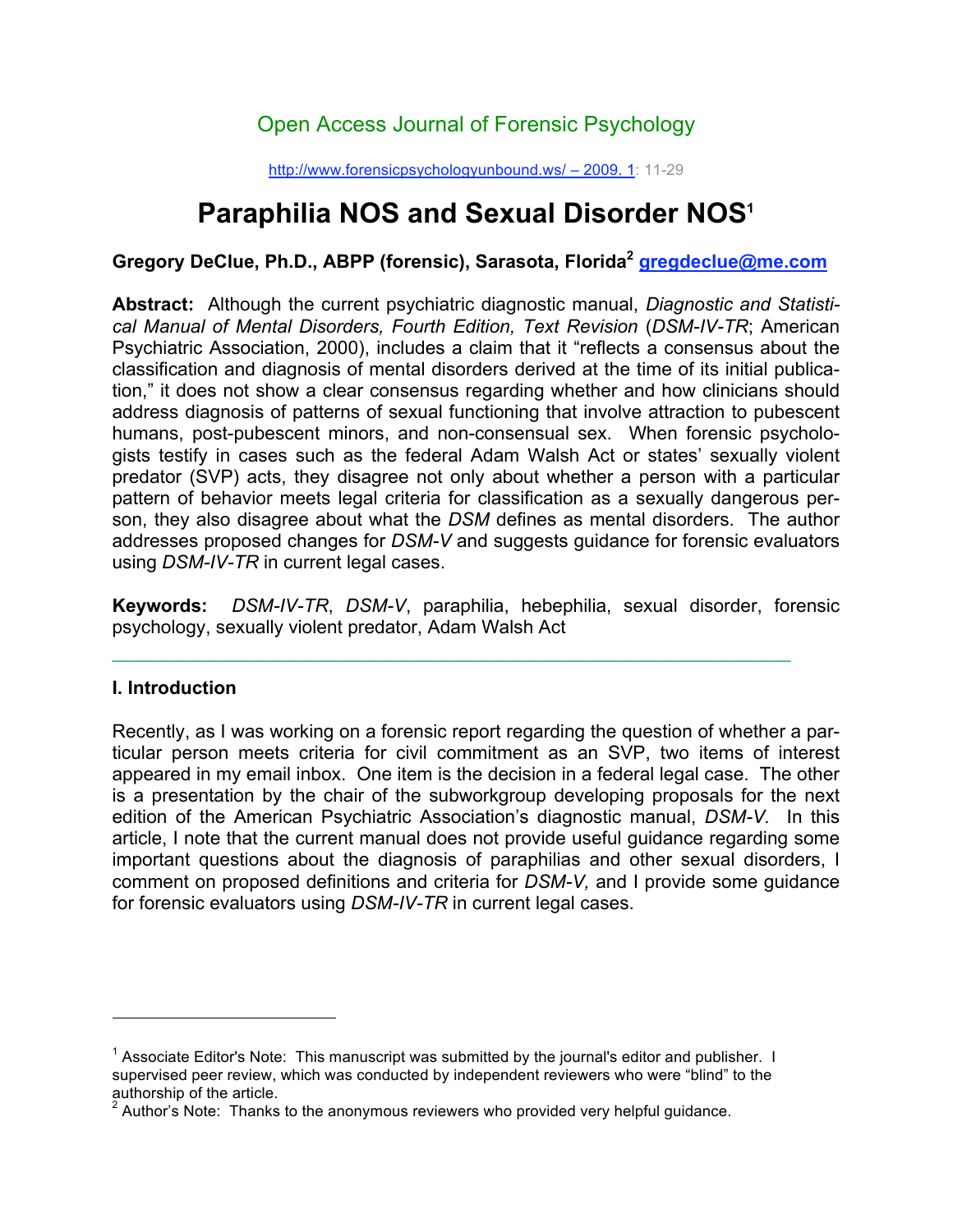#### **II.** *United States v. Carta*

The Introduction to the Court's decision in *U.S. v. Carta,* District of Massachusetts Civil Action No. 07-12064-JLT, June 4, 2009, (pp. 1-2) $^3$  includes the following:

Petitioner the United States of America ("the Government") instituted this civil action on March 9, 2007, seeking to commit Todd Carta ("Respondent") as a "sexually dangerous person" pursuant to the Adam Walsh Child Protection and Safety Act of 2006 ("the Act"). . . .

To commit Respondent, the Government must prove by clear and convincing evidence that Respondent is a sexually dangerous person, which the Act defines as "a person who has engaged or attempted to engage in sexually violent conduct or child molestation and who is sexually dangerous to others." An individual is "sexually dangerous to others" under the Act if he "suffers from a serious mental illness, abnormality, or disorder as a result of which he would have serious difficulty in refraining from sexually violent conduct or child molestation if released."

This court held a three-day bench trial on this matter beginning on February 9, 2009. . . . This court concludes that the Government has failed to establish by clear and convincing evidence that Respondent currently suffers from a serious mental illness, abnormality, or disorder as required by the Act.

The written decision provides some information about Mr. Carta. He committed numerous sexual offenses over the course of his adult life, engaging in sexual behavior with teenaged males and females. He was never arrested for any of his sexual contact with minors. (It seems likely that the accounts of his sexual contact with minors come from him, including statements he made while in voluntary sex-offender treatment during his imprisonment.) Mr. Carta was arrested and convicted for the possession of child pornography, which is why his was a federal case. Mr. Carta pled guilty to Transportation of Child Pornography in 2002 and was sentenced to 60 months in prison and three years of supervised release. During his incarceration, he voluntarily participated in sexoffender treatment for seven months, but he did not complete the treatment program.

At Mr. Carta's civil-commitment trial, two experts testified, each using the *DSM-IV-TR* to diagnose Mr. Carta. The experts disagreed about whether Mr. Carta met criteria for a particular *DSM-IV-TR* diagnosis. More important for our purposes, the experts disagreed about what the words in *DSM-IV-TR* mean regarding the diagnosis of paraphilia

3 See

 $\overline{a}$ 

http://pacer.mad.uscourts.gov/dc/opinions/tauro/pdf/us%20v%20carta%20findings%20of%20fact%20and%20concl usions%20of%20law%20memorandum.pdf or http://tinyurl.com/os3o76.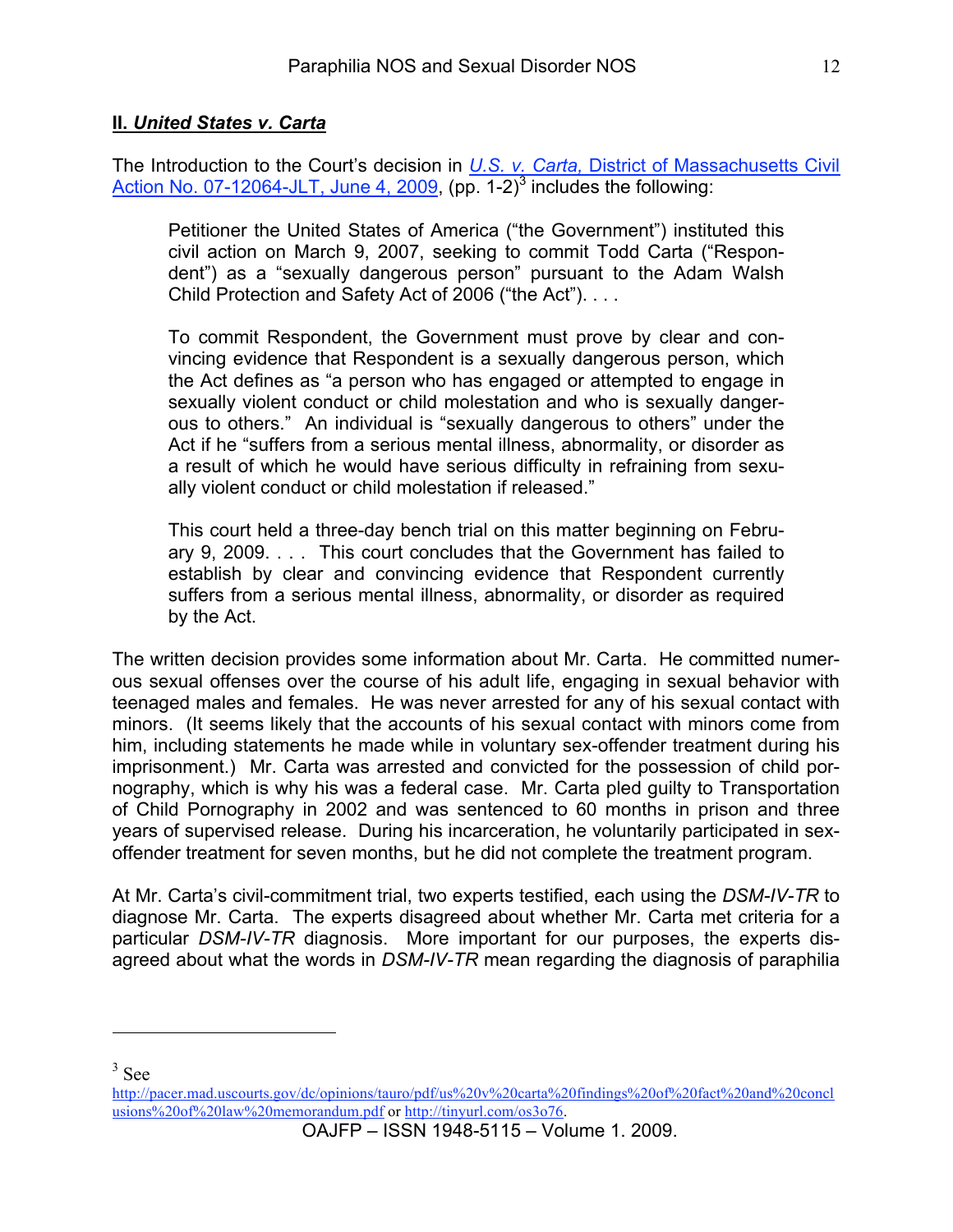for an adult who is sexually attracted to teenagers. Excerpts of the Court's findings include the following (pp.  $12-14)^4$ :

The focus of Dr.  $P's<sup>5</sup>$  testimony, and the key issue in this case, is her diagnosis of "paraphilia NOS: hebephilia." The term "paraphilia" refers to an individual who experiences over a period of at least six months intense, recurrent, sexually arousing fantasies, urges, or behavior involving: (1) nonhuman objects; (2) humiliation of oneself or one's partner; or (3) children and other non-consenting persons. The *DSM-IV-TR* lists specific categories of paraphilia, such as pedophilia and sadism, but paraphilia NOS is the term used for "paraphilias that do not meet the criteria for any of the specific categories."

Dr. P diagnosed Respondent with paraphilia NOS because of his "longstanding sexual arousal to post-pubescent boys." In her opinion, the term "children," as it appears in the paraphilia NOS diagnostic criteria, includes post-pubescent teenagers who have not attained the age of majority. The term "hebephilia" does not appear in the *DSM-IV-TR,* but Dr. P testified that it is an accepted term in the field and that it has appeared in peer reviewed articles. According to Dr. P, the term "hebephilia" denotes, not sexual arousal to prepubescent children, but sexual preference for "young teens . . . 'til about age seventeen." "Hebephilia" is not Dr. P's diagnosis, however, but is merely a descriptor of Respondent's paraphilia NOS because Respondent's condition does not fit a specific paraphilia category in the *DSM-IV-TR.*

Dr. P based the diagnosis on Respondent's admissions that "he has acted out as an adult with thirteen-year-old children"; his history of seeking out fourteen- to eighteen-year-old teenagers on the internet and engaging in sex with them; his self-report that his primary sexual interest was in postpubescent boys; and his possession of pornography mostly depicting children in the twelve- to seventeen-year-old age range. Dr. P testified that Respondent's paraphilia NOS qualifies as a serious mental illness, abnormality, or disorder because he was so fixated on his sexual interest in teenagers that "he has not been able to function as a normal human being."

The judge's description shows that Dr. P was able to read the words in *DSM-IV-TR* and, along with her other knowledge, training, and experience, explain what the words

 $\overline{a}$ 

 $4$  The Court's decision is quoted at length because it shows how the judge thought about the testimony presented by the experts in the case.<br><sup>5</sup> The testifying expert witness's name

The testifying expert witness's names are not mentioned here because they are not important to the subject of the article and might be somewhat distracting. The same procedure is followed regarding the names of the judge and other witnesses. Interested readers can find the names in the court decision. For the readers' convenience, names of researchers are included here.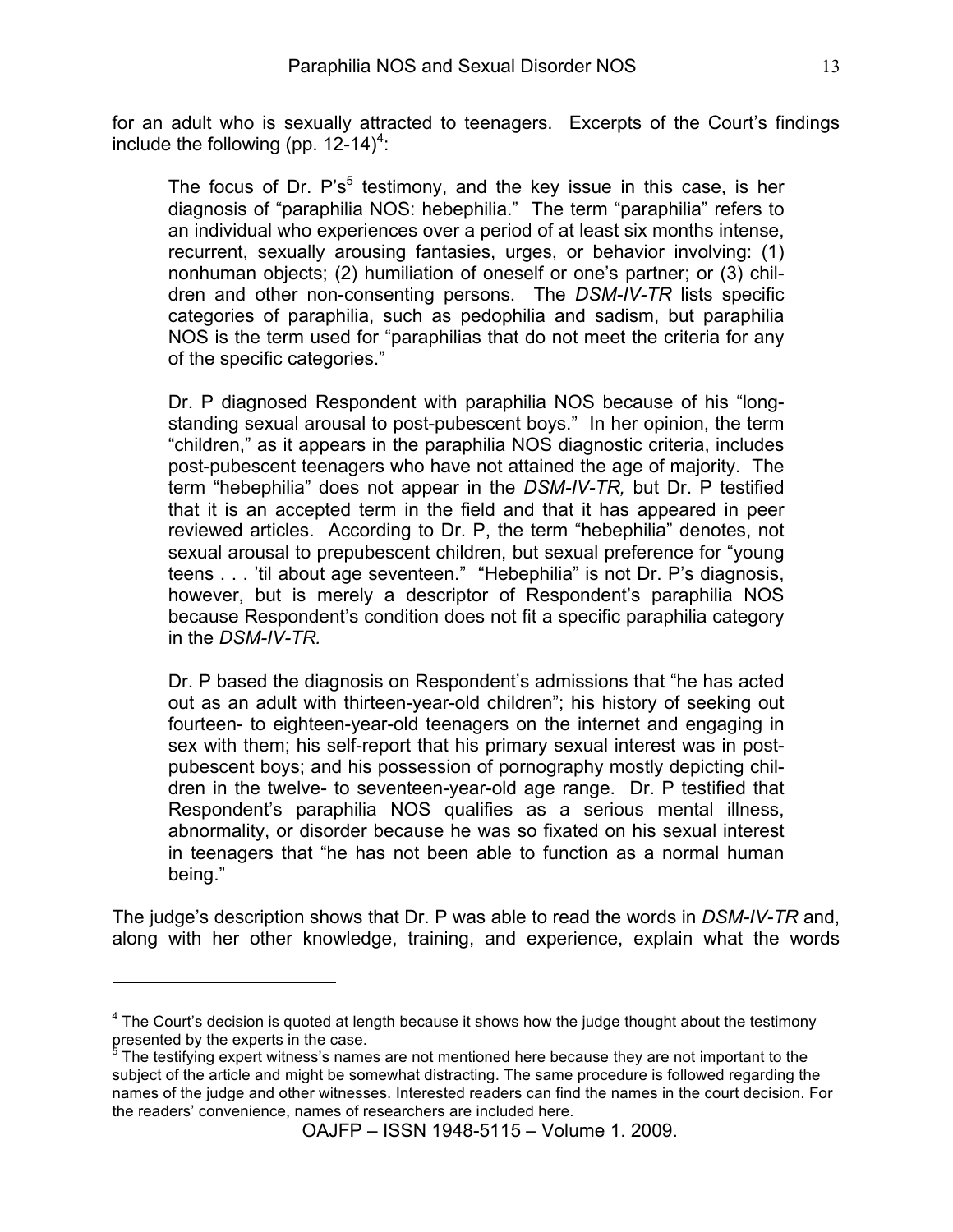meant, and apply them to the case at hand. Excellent! That is just what we would hope from a diagnostic manual. If other experts reliably understand the words in *DSM-IV-TR* to mean the same thing—and if that meaning is what was intended by the writers of *DSM-IV-TR*—then the paraphilia section of the diagnostic manual is working well. So, what happened when the other expert in the case testified? The following is from pages 14-15 of the court's decision regarding Mr. Carta:

Dr. B testified that neither "hebephilia" nor "paraphilia not otherwise specified" with a descriptor of "hebephilia" is a valid diagnosis. The first problem Dr. B identified with the diagnosis is that adolescents do not qualify as "children or non-consenting persons" within the meaning of the paraphilia diagnostic criteria. He maintained that the *DSM-IV-TR* makes clear that "children" refers to prepubescent youths and that "non-consenting" does not refer to legal consent. Second, Dr. B testified that the omission of hebephilia from the *DSM-IV-TR* indicates that it is not generally accepted in the psychiatric and psychological community. Third, Dr. B testified that hebephilia cannot be consistently defined and therefore has no consistent criteria that can be assessed and evaluated. Fourth, Dr. B testified that normal adults with no sexual offending histories find sexually mature adolescents arousing. Finally, Dr. B testified that the articles proffered by the Government in support of Dr. P's hebephilia diagnosis do not qualify as legitimate, peer-reviewed research.

After hearing testimony from the experts and other evidence, the judge in Mr. Carta's case needed to decide, among other things, whether the government had met its burden to show by clear and convincing evidence that Mr. Carta, at the time of the trial, suffered from a serious mental illness, abnormality, or disorder as a result of which he would have serious difficulty refraining from sexually violent conduct or child molestation if he were released. Of course, a diagnostic and statistical manual does not directly match state or federal statutes about what constitutes a mental disorder. But as a relevant step, the judge in *Carta* considered the experts' testimony and found no consistency *within DSM-IV-TR's diagnostic scheme* regarding

- a. whether hebephilia or paraphilia NOS (hebephilia) is a mental disorder (p. 24),
- b. exactly what the criteria for a diagnosis of hebephilia or paraphilia NOS (hebephilia) are or would be (p. 26), and
- c. whether a diagnosis of hebephilia or paraphilia NOS (hebephilia) is supported by research in the field of psychology (28).

The judge considered those and other matters relevant to Mr. Carta's case and concluded (p. 31), "that the Government has failed to meet its heavy burden of proving by clear and convincing evidence that Respondent's sexual interest in pubescent and postpubescent adolescents qualifies as a serious mental illness, abnormality, or disorder within the meaning of the Act."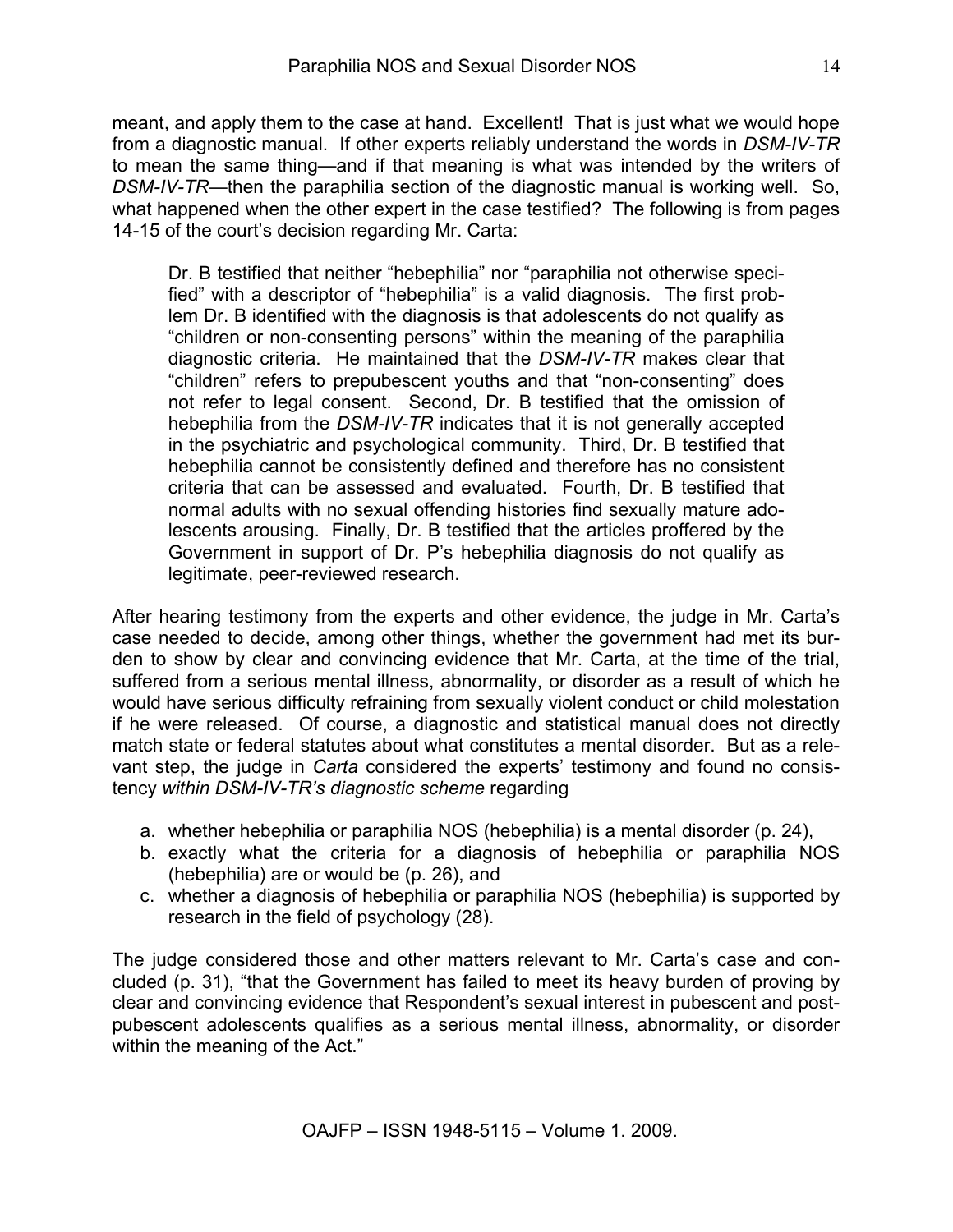**Comment.** Authors of the American Psychiatric Association's diagnostic manuals (*DSM*) have, of course, recognized that testifying experts and courts use whatever version of *DSM* is current at the time to aid in decision making. Not just courts and testifying experts, but the authors of *DSM* also, have pointed to *DSM* as being useful for judicial decision making, and as reflecting a consensus of professional opinion:

In most situations, the clinical diagnosis of a *DSM-IV* mental disorder is not sufficient to establish the existence for legal purposes of a "mental disorder," "mental disability," "mental disease," or "mental defect." In determining whether an individual meets a specified legal standard (e.g., for competence, criminal responsibility, or disability), additional information is usually required beyond that contained in the *DSM-IV* diagnosis. . . . It must be noted that *DSM-IV* reflects a consensus about the classification and diagnosis of mental disorders derived at the time of its initial publication. . . . When the presence of a mental disorder is the predicate for a subsequent legal determination (e.g., involuntary civil commitment), the use of an established system of diagnosis enhances the value and reliability of the determination. By providing a compendium based on a review of the pertinent clinical and research literature, *DSM-IV* may facilitate the legal decision makers' understanding of the relevant characteristics of mental disorders. The literature related to diagnoses also serves as a check on ungrounded speculation about mental disorders and about the functioning of a particular individual (American Psychiatric Association, 2000, pp. xxx-xxxiii).

I consider the judge's findings in *Carta* to be quite reasonable (I strongly encourage interested readers to read the full decision). *DSM-IV-TR* provides clear guidance regarding the diagnoses of some sexual disorders (e.g., Pedophilia, Exhibitionism, and Premature Ejaculation), but *DSM-IV-TR* is vague regarding some patterns of sexual functioning that are important considerations in some current legal cases. With *DSM-IV-TR,* the diagnostic labels, criteria, descriptive text, and mentioned research do not provide a clear basis for general understanding of a diagnosis of hebephilia. It is neither specifically included nor excluded. There is room for an individual practitioner to use paraphilia NOS to encompass hebephilia, as did one expert who testified in *Carta.* There is also room for an individual practitioner to conclude that hebephilia is not a paraphilia within the *DSM-IV-TR* diagnostic scheme, which is how another expert in the case testified.

I consider the *Carta* decision to be an excellent illustration of a crisis in current psychodiagnosis. Although the authors of *DSM-IV-TR* tell us, "*DSM-IV* reflects a consensus about the classification and diagnosis of mental disorders derived at the time of its initial publication," at this time it fails to provide guidance regarding whether certain patterns of sexual functioning constitute a mental disorder; if so, what the disorder should be labeled (e.g., paraphilia NOS versus sexual disorder NOS); and what specific criteria should be used to determine whether a particular person meets criteria for having a specific disorder.

OAJFP – ISSN 1948-5115 – Volume 1. 2009.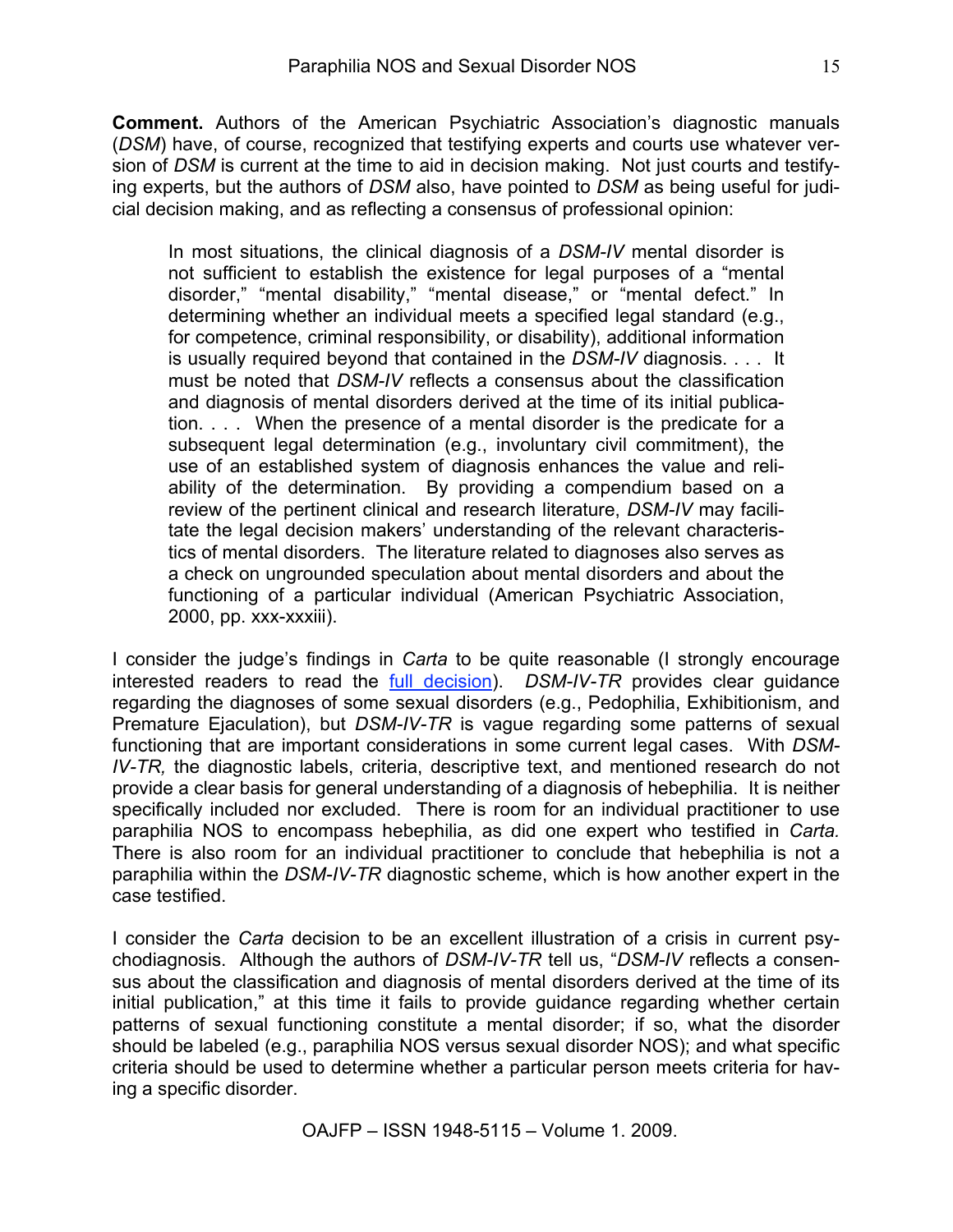The judge in *Carta* considered recent research and commentary regarding a diagnosis of hebephilia (Blanchard, 2009; Blanchard, Lykins, Wherrett, Kuban, Cantor, Blak, Dickey, & Klassen, 2009; DeClue, 2009; Franklin, 2009; Janssen, 2009; Moser, 2009; Plaud, 2009; Tromovitch, 2009; and Zander, 2009). Questions about consensus regarding diagnosis parallel those regarding a diagnosis of paraphilia NOS (rape) or paraphilia NOS (non-consent) (see, e.g., Cauley, 2007; DeClue, 2006, 2007; First & Halon, 2008; Sreenivasan, Weinberger, & Garrick, 2003; Vognsen & Phenix, 2004).

In the next section, we consider how the developers of *DSM-V* could address issues of consensus, labeling, and diagnostic criteria regarding such patterns of sexual functioning.

#### **III. Blanchard's Proposal Regarding** *DSM-V*

At the time of this writing (June 2009), a subworkgroup of the American Psychiatric Association is preparing a proposal for the paraphilia section of *DSM-V.* The subworkgroup's work is likely to largely shape the paraphilia section of *DSM-V.* By design, the subworkgroup works somewhat secretively, but members are encouraged to give public talks (Blanchard, personal communications, June 8, 2009) and the subworkgroup chair has posted one such public talk at the Annual Meeting of the Society for Sex Therapy and Research in Arlington, Virginia, in April 2009 (Blanchard, 2009). Commenting about a work in progress is in some ways inefficient but, because the work is done somewhat secretively, it might be a serious mistake to withhold comments until the proposal has been finalized. At the time of this writing, Blanchard's presentation is, as far as I know, the only publicly available clue regarding the possible form and content of the paraphilia section of *DSM-V.* At this point, those reading this article online are encouraged to open Blanchard's presentation in a new browser or tab and toggle back and forth as needed. (The reader will probably not be able to fully understand this section of the current paper without taking the time to refer to Blanchard's presentation.) Here, we will focus primarily on Slides 2 – 11.

#### **A. Alternative Definitions of Paraphilia**

 $\overline{a}$ 

In Slides 2 – 3, Blanchard introduces alternative methods of defining paraphilias:

• *Option 1 – Concatenation:* The essential features of a paraphilia are recurrent, intense, sexually arousing fantasies, sexual urges, or behaviors generally involving 1) nonhuman objects, 2) the suffering or humiliation of oneself or one's partner, 3) children or other non-consenting persons, or 4) an atypical focus involving human subjects (self or others) that occur over a period of at least 6 months.

 $<sup>6</sup>$  In the public talk, Blanchard cautioned: "It is important for me to stress that I am presenting options for</sup> possible changes to the *DSM*. We are just beginning the process of soliciting feedback on these options, and the diagnostic criteria that finally appear in print may bear little or no relation to the possibilities that I am about to show you."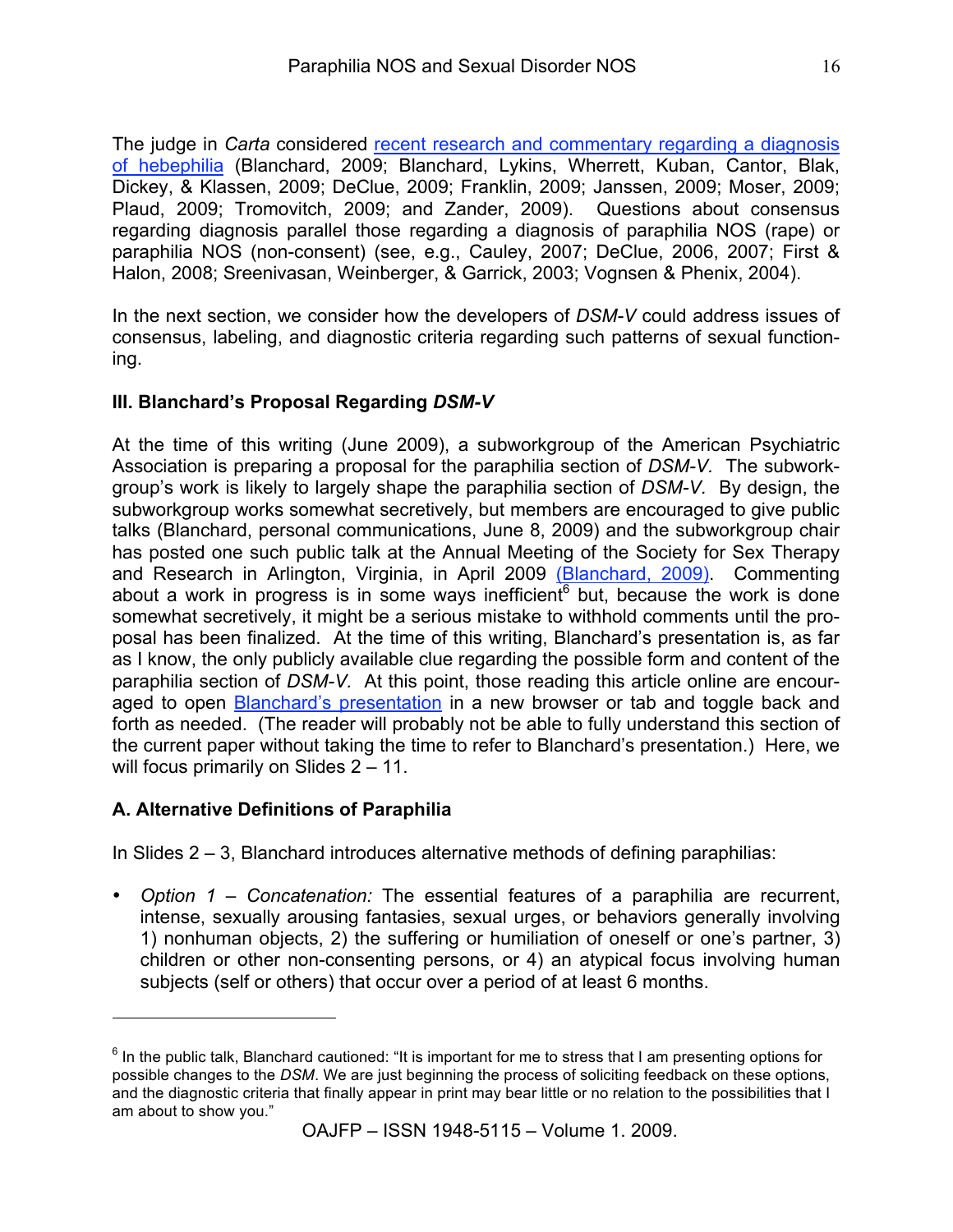• *Option 2 – Exclusion:* The term *paraphilia* denotes any intense and persistent sexual interest other than sexual interest in genital stimulation or preparatory fondling with phenotypically normal, consenting adult human partners.

In Slide 4, Blanchard provides examples for the Definition by Exclusion:

- *Not paraphilic:* e.g., cunnilingus; fellatio; anal penetration with finger, penis, or dildo; anilingus; intracrural intercourse; cross-masturbation; kissing; and fondling
- *Paraphilic:* e.g., enemas; feces or urine; generalized sexual interest in amputees, paralyzed persons, physical deformities; bondage; whipping; cutting; hypoxia; sneezing or smoking persons; obscene telephone calls

Blanchard mentions two problems with the Definition by Concatenation: "The first is that it would have to be even longer [in *DSM-V* than it is in *DSM-IV-TR*] to cover all the phenomena that are currently diagnosed as paraphilia NOS—Not Otherwise Specified. The second is that it is intellectually rather empty. It's like defining dog by listing terriers, poodles, bloodhounds, Chihuahuas, and so on."

**Comment.** With the Definition by Exclusion, Blanchard would define normaphilic human sexuality, and then anything not in the normal sphere would be considered to be paraphilic. In the publicly posted document we are considering, I did not find a clear explanation of how the medical community would decide which behaviors are termed "not paraphilic" and which are termed "paraphilic." More discussion on the advantages and disadvantages of these two types of definition of paraphilia will follow, after we consider the proposed distinction between paraphilias and paraphilic disorders.

#### **B. Paraphilia vs. Paraphilic Disorders**

After dividing patterns of sexual interest into "paraphilias" and "not paraphilias" in Slides 2 – 4, in Slides 5 – 6 Blanchard subdivides paraphilias into "disorders" and "not disorders":

- A *paraphilic disorder* is a paraphilia that causes distress or impairment to the individual or harm to others.
- One would *ascertain* a paraphilia (according to actions and self report, e.g., sexual attraction to amputees or inanimate objects) but *diagnose* a paraphilic disorder (on the basis of distress and impairment).
- A paraphilia is a necessary but not a sufficient condition for having a paraphilic disorder.
- Generally, paraphilias are ascertained according to the "A" criteria, and paraphilic disorders are diagnosed according to the "A" and "B" criteria.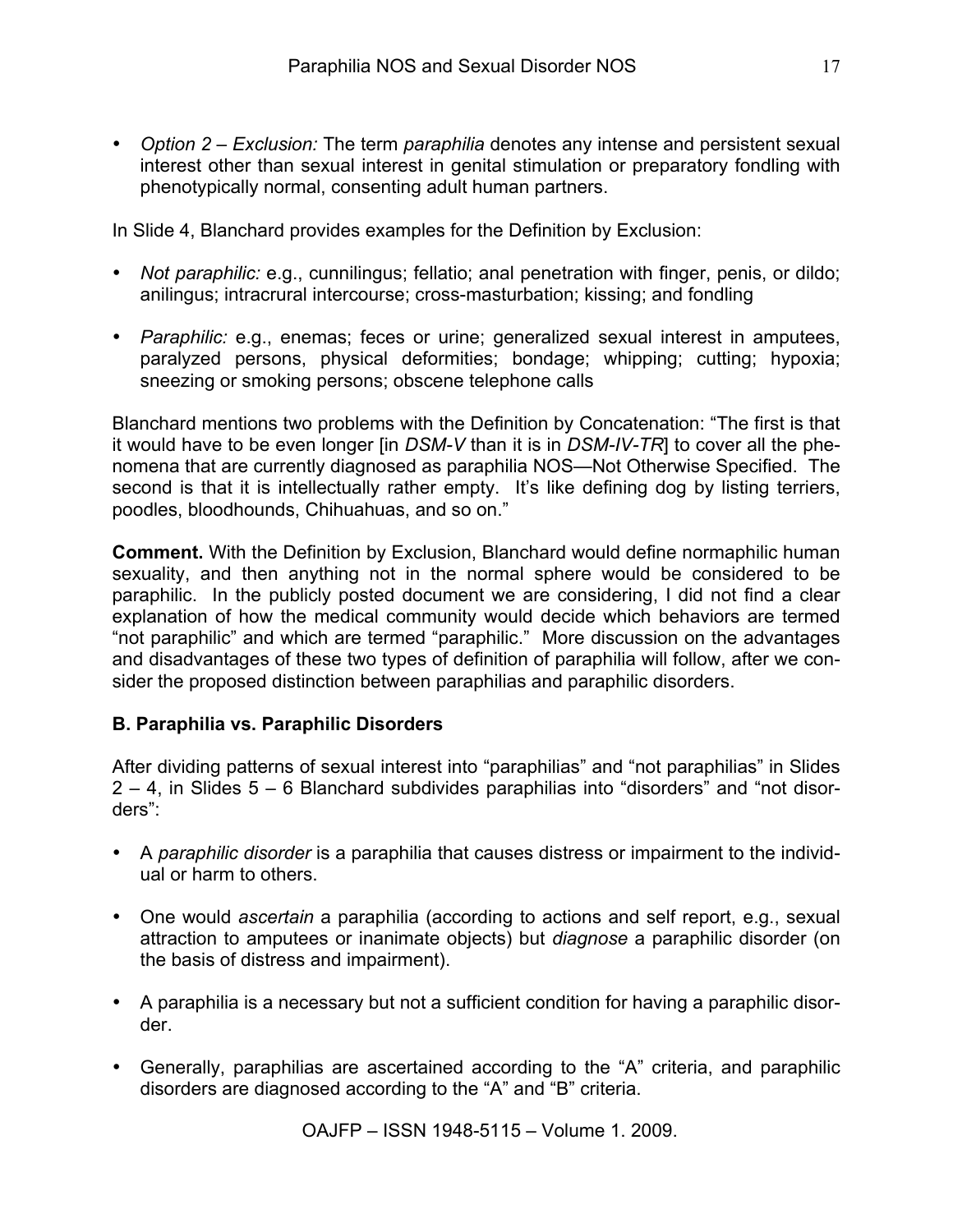Blanchard writes, "This approach leaves intact the distinction between normative and non-normative sexual behavior, which could be important to researchers, but without automatically labeling non-normative sexual behavior as psychopathological. As with the general definition of paraphilia, we will be looking closely at feedback from multiple sources regarding this idea."

**Comment.** As I understand it, first, the medical community would decide which patterns of sexual behavior are normative and which are not, pre-dividing patterns of sexual attraction into normative (not paraphilic) and non-normative (paraphilic). In utilizing *DSM-V* for psychodiagnosis, clinicians would ascertain whether a person's pattern of sexual attraction fit the predetermined categories of normative or paraphilic attractions. If the *type* of sexual attraction (ignoring frequency, intensity, mutuality, etc.) was of a predetermined normative type, then that person could not be diagnosed with paraphilia no matter how many problems his sexual attractions and behavior caused for him and/or others. Only for people with sexual attractions of a predetermined non-normative type could clinicians consider a diagnosis of paraphilia.

Before we turn our focus to Blanchard's proposals regarding hebephilia, let us consider how the proposed diagnostic scheme would work for strong sexual interest in two different types of sexual behavior: bondage, and putting a dildo in someone else's anus. On Slide 4, Blanchard suggests that bondage would be included in the category of "paraphilic" sexual behaviors, and anal penetration with a dildo would be included in the category of "not paraphilic." If so, then as I understand it, a person who developed serious problems involving bondage might eventually meet criteria for a diagnosis of paraphilia, but a person who developed serious problems related to sticking dildos in other people's anuses never could.

With *DSM-IV-TR,* voyeurism, exhibitionism, sexual masochism, and sexual sadism are all considered to be potentially paraphilic, when the sexual urges or behaviors cause problems in a person's life. However, within the *DSM-IV-TR* scheme, elements of each of these behaviors are recognized as being aspects of normal human behavior. With *DSM-IV-TR,* it may not be necessary for the medical community to predetermine which sexual fantasies, urges, or behaviors are normative and which are not normative. With *DSM-IV-TR,* if a person's sexual fantasies, urges, or behaviors do not cause problems for oneself or others, then they do not constitute a mental disorder. If they do cause problems for oneself or others, then a clinician could attempt to determine, on a caseby-case basis, whether the problems warrant a diagnosis or not.

I am doubtful that human sexual behavior is susceptible to that type of categorization, even if we had very rich and detailed research data. In the absence of rich and detailed research data, pre-classification of sexual attraction into normative and non-normative, without considering whether or not the individual person has problems, cannot extend to the whole range of human sexual attraction.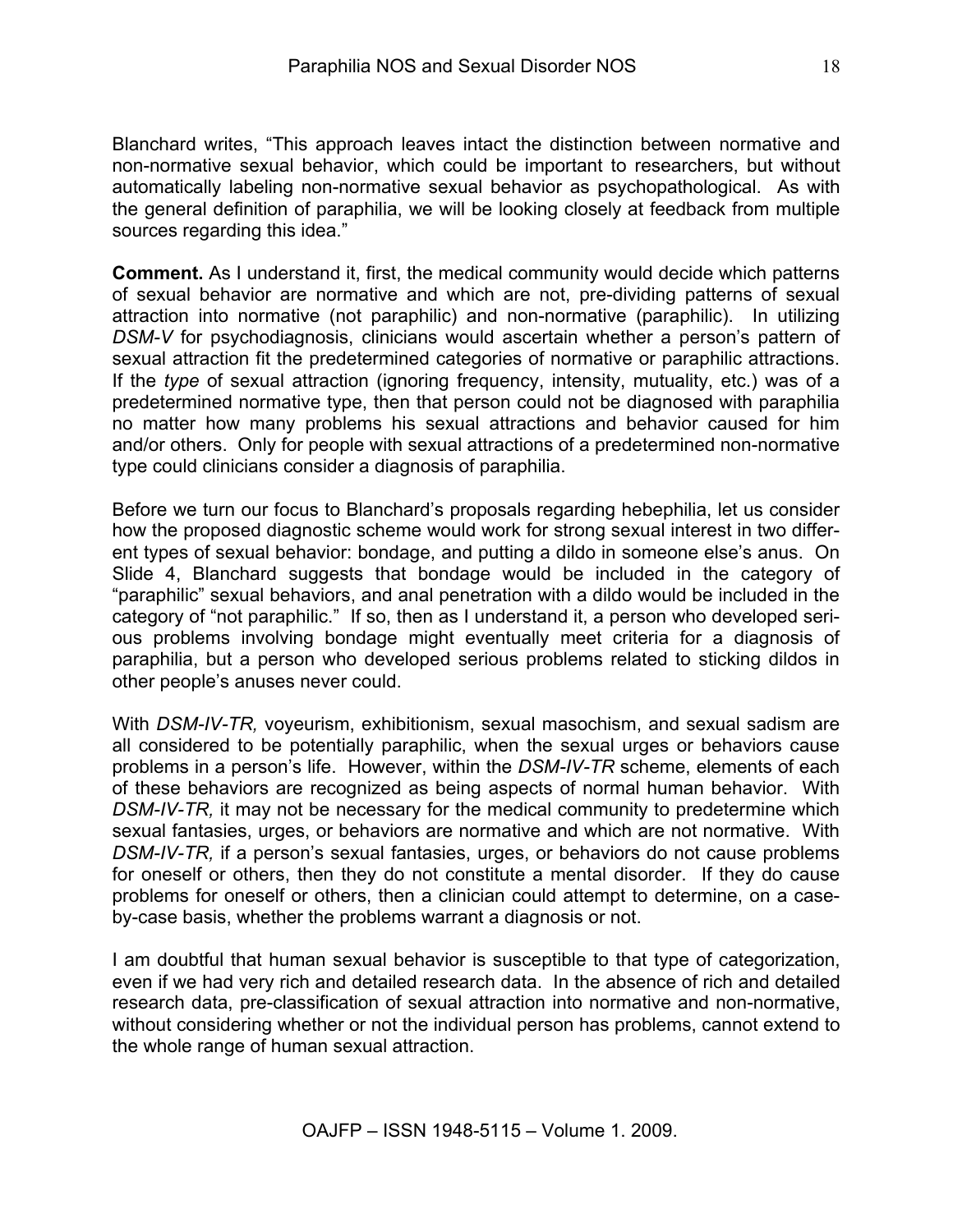One more thing before we turn to Blanchard's discussion of hebephilia: We consider the problems Blanchard mentioned regarding Definition by Concatenation versus problems I see with Definition by Exclusion. Here we focus primarily on the perspective of a forensic psychologist. One of the two problems Blanchard mentioned with the Definition by Concatenation is that "It would have to be even longer to cover all the phenomena that are currently diagnosed as paraphilia NOS—Not Otherwise Specified." From the perspective of a forensic psychologist, this is a trivial concern. Of much more pressing concern are the types of sexual behaviors that have been determined to be illegal, and yet some people persist in doing them, even after experiencing negative consequences. For forensic psychologists, the pressing need is for the developers of *DSM-V* to determine whether and how to present diagnostic criteria for paraphilias involving nonconsensual sex, and sex with pubescent and/or post-pubescent minors in a way that is—or becomes—generally accepted in the psychological and psychiatric communities.

From a forensic psychologist's perspective, the primary tasks for the developers of the *DSM-V* section on paraphilia are straightforward (if not simple):

- 1. On the basis of research and, where research is lacking, consensus, decide whether or not to consider nonconsensual sex, sex with pubescent humans, and/or sex with post-pubescent minors to be potential paraphilic disorders.
- 2. For any of those in #1 that are determined to be potential paraphilic disorders, provide clear and unambiguous diagnostic criteria.
- 3. Refine the general definition of paraphilic disorders so that clinicians can more reliably apply the criteria to potential paraphilic disorders that are not specifically listed in *DSM-V*.

As a forensic psychologist, I do not care whether there are eight or eighteen paraphilic disorders specifically listed in *DSM-V,* but I do care whether there is a paraphilic disorder involving non-consent, and I do care whether there are paraphilic disorders involving sex with pubescent and/or post-pubescent minors. Forensic psychologists are not all in agreement about the answers to these questions, but our work would benefit if *DSM-V* would address the questions head on. In future cases forensic psychologists, lawyers, judges, and juries will attempt to apply whatever diagnostic criteria appear in *DSM-V.*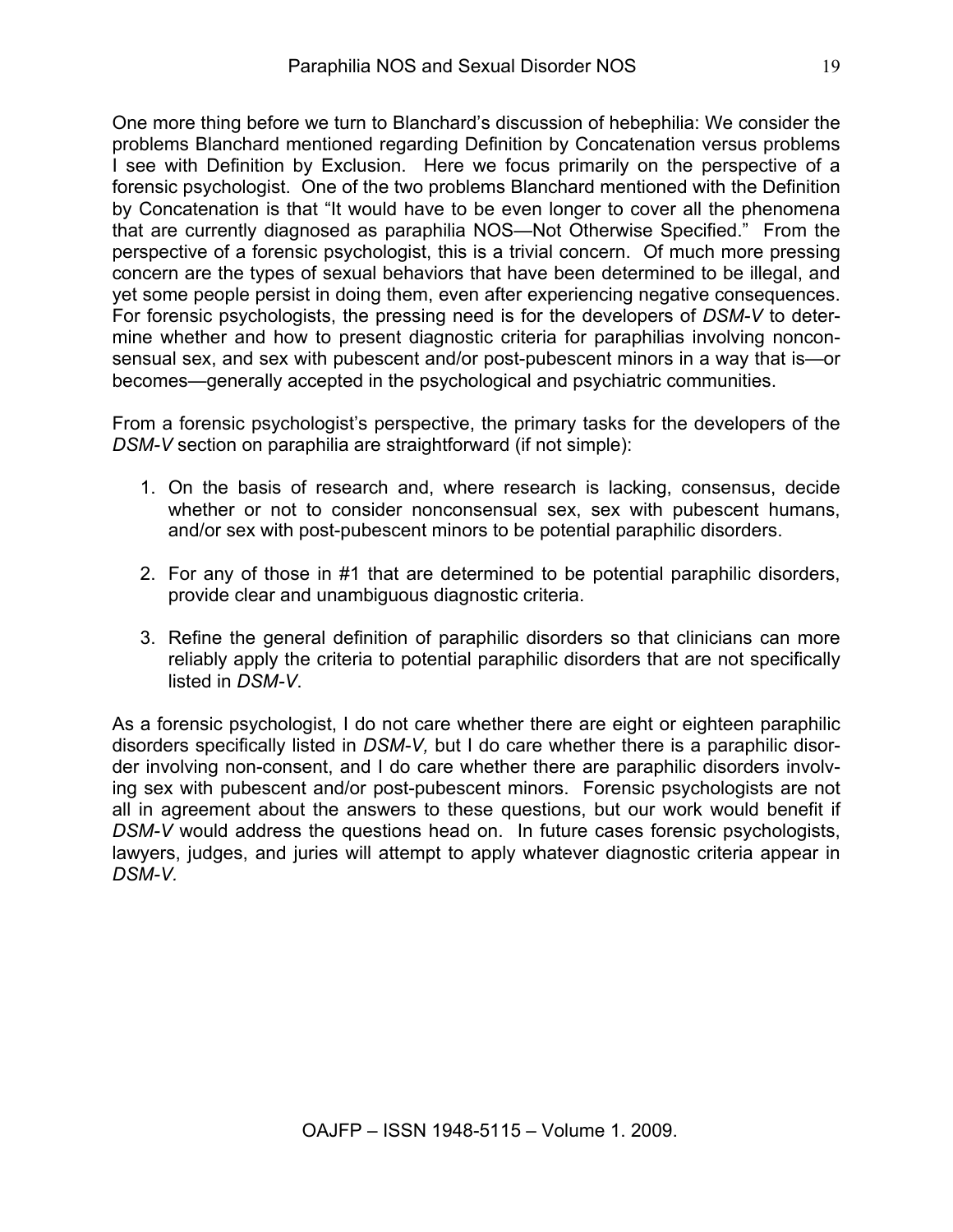As he has considered possible revisions to the paraphilia section of the *DSM*, Dr. Blanchard noted that *DSM-IV-TR*'s approach is not intellectually neat. That prompted his proposal to define normative sexual interests and to call everything else nonnormative (paraphilic). As a practicing forensic psychologist, I have little concern whether the diagnostic criteria are intellectually neat. Much more important is that they clearly address matters of significance to the public, and in particular those matters that are often of concern in legal cases. If the subworkgroup can develop a diagnostic scheme for *DSM-V* that is intellectually neater than the one in *DSM-IV-TR,* fine. More important is whether forensic psychologists, lawyers, judges, and jurors can open *DSM-V* to the paraphilia section and uniformly understand whether there is a paraphilia involving nonconsensual sex, and if so what are the criteria for that disorder. The same applies for questions regarding sex with pubescent and/or post-pubescent minors.

From the perspective of a forensic psychologist, I would much prefer a Definition by Concatenation than a Definition by Exclusion, if it would mean that the paraphilias of most concern in legal cases are clearly identified and defined, and the criteria for them are clearly delineated. With a Definition by Exclusion, everything that the subworkgroup forgets to put in the "not paraphilic" group could be interpreted as being paraphilic. My reading of the currently proposed Definition by Exclusion is that people who get considerable enjoyment out of solo sex would be identified as being paraphiles. Why?

Recall that the proposed Definition by Exclusion is "The term *paraphilia* denotes any intense and persistent sexual interest other than sexual interest in genital stimulation or preparatory fondling with phenotypically normal, consenting adult human partners." Masturbation, alone, in private, is a sexual interest other than sex with a consenting adult partner. The same is true for genital stimulation with a vibrator, alone, in private. So, as I read the proposed definition, a person who gets as much sexual pleasure from solo sex as from sex with a partner would be identified as a person with a paraphile. How should we understand teenagers who opt for abstinence, but do not refrain from masturbation? How should we understand a late-middle-age or elderly widow or widower who elects not to date or remarry?

The simple solution is that the proposed Definition by Exclusion should be expanded if we do not want to characterize solo sex as being non-normative (paraphilic). The broader problem is that unless the developers of *DSM-V* anticipate every possible sexual pattern that should be considered normative, anything that gets left out would be considered to be paraphilic. Whatever intellectual neatness a Definition by Exclusion would add to the process, the mess it would create for legal cases would outweigh the possible advantages.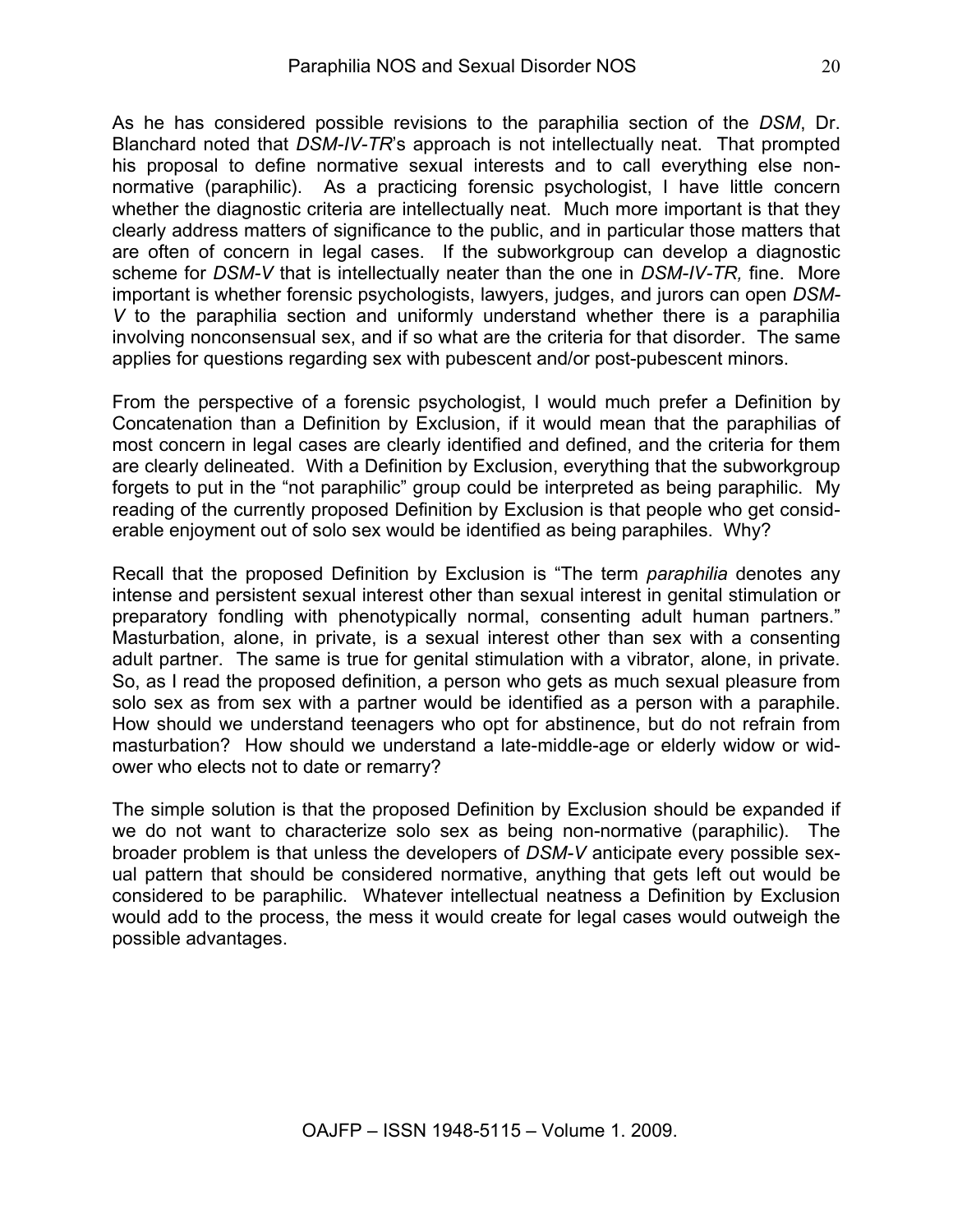#### **C. Pedohebephilia**

In Slides 8 – 11, Blanchard presents proposals regarding pedophilia and hebephilia as a combined disorder. First, he lists Diagnostic Criteria Options for Pedohebephilic Disorder:

- A. Over a period of six months, the person is intensely aroused sexually by children under the age of 15, or is equally or more aroused by such children than by physically mature adults, as indicated by self-report, laboratory testing, or behavior.
- B. The person is distressed or impaired by such arousal, or the person has sought sexual stimulation from three or more children under 15 on separate occasions, or has used child pornography for a period of six months or longer.
- C. The person is at least age 18 years and at least 5 years older than the children in Criterion A.

Blanchard lists Age-of-Object Specifier Options for Pedohebephilic Disorder:

- Sexually Attracted to Children Younger than 11 (Pedophilic Type)
- Sexually Attracted to Children Age 11 to 14 (Hebephilic Type)
- Sexually Attracted to Both (Pedohebephilic Type)

Blanchard also lists Gender-of-Object Specifier Options:

- Sexually Attracted to Males
- Sexually Attracted to Females
- Sexually Attracted to Both

As I understand this, these proposed criteria for Pedohebephelia could be used whether the general approach that is adopted is Definition by Concatenation or Definition by Exclusion.

**Comment.** My biggest question regarding Blanchard's proposed criteria for paraphilia is the same one that the judge in Mr. Carta's case considered to be the most important: Where is the research? Is there sufficient research to show that it is non-normative for a person to be equally sexually attracted to pubescent humans and post-pubescent humans? How unusual is that? (See Blanchard, 2009; Blanchard, Lykins, Wherrett, Kuban, Cantor, Blak, Dickey, & Klassen, 2009. But see also DeClue, 2009; Franklin, 2009; Janssen, 2009; Moser, 2009; Plaud, 2009; Tromovitch, 2009; and Zander, 2009.)

To create a more specific example, what if a 60-year-old male finds himself to experience more sexual attraction to the sight of an average 14-year-old than he does to the sight of an average person his age? Do we know how unusual that is? Where are the data? Without such data, I do not see a scientific or rational basis for deciding whether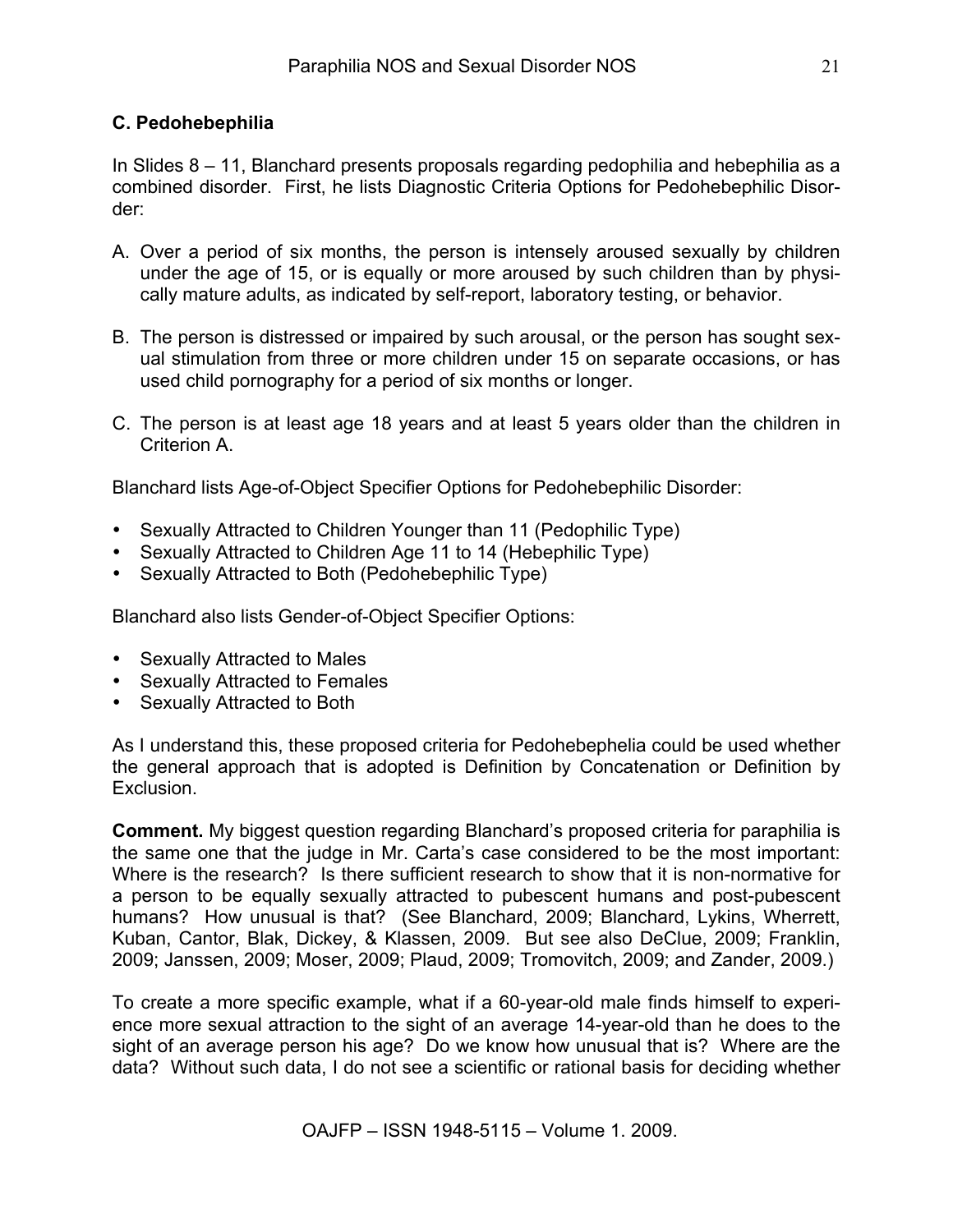hebephilia is a non-normative pattern of sexual attraction—and such a determination is crucial to Blanchard's proposal regarding diagnosis of paraphilia.

#### **IV. Differential Diagnosis of Paraphilia NOS versus Sexual Disorder NOS**

Until this point in this article, we have considered questions about whether a particular pattern of sexual functioning satisfies criteria for one type of mental disorder: paraphilias. Now we shift the focus to how to approach questions of whether a person meets criteria for a diagnosis of sexual disorder.

Within *DSM-IV-TR,* there are hierarchical categories of mental disorders. One major category is Sexual and Gender Identity Disorders, and within that category are Sexual Dysfunctions, Paraphilias, Gender Identity Disorders, and Sexual Disorder Not Otherwise Specified (NOS).

The Differential Diagnosis subsection of the Paraphilia section of *DSM-IV-TR* (p. 568) includes, "A paraphilia must be distinguished from the nonpathological use of sexual fantasies, behaviors, or objects as a stimulus for sexual excitement in individuals without a paraphilia. Fantasies, behaviors, or objects are paraphilic only when they lead to clinically significant distress or impairment (e.g., are obligatory, result in sexual dysfunction, require participation of nonconsenting individuals, lead to legal complications, interfere with social relationships)."

Is a pattern of sexual attraction to and sexual behavior with pubescent humans a *para*philia? *DSM-IV-TR* only mentions and categorizes a small number of specific paraphilias. Although sexual attraction to prepubescent humans (pedophilia) is clearly included in the paraphilias, sexual attraction to pubescent humans is neither specifically included nor specifically excluded.

The introductory paragraphs (p. 535) in the *DSM-IV-TR* section Sexual and Gender Identity Disorders include this brief description of paraphilias: "The paraphilias are characterized by recurrent, intense sexual urges, fantasies, or behaviors that involve unusual objects, activities, or situations and cause clinically significant distress or impairment in social, occupational, or other important areas of functioning." (Here, "objects" includes humans.) As we saw in *U.S. v. Carta,* the judge did not find scientific evidence showing that sexual attraction to pubescent humans is non-normative, nor did he find a consensus of opinion among mental-health professionals on the issue. Although, as quoted above, the authors of *DSM-IV-TR* claim, "*DSM-IV* reflects a consensus about the classification and diagnosis of mental disorders derived at the time of its initial publication," neither *DSM-IV-TR* nor subsequent research shows a consensus about whether sexual attraction to pubescent humans is unusual (and therefore, potentially, the stuff of a paraphilia).

*DSM-IV-TR* allows for the diagnosis of paraphilias not specifically listed in the manual by providing a diagnostic category of 302.9 paraphilia NOS. The descriptive section is short, and is reproduced here in its entirety (p. 576):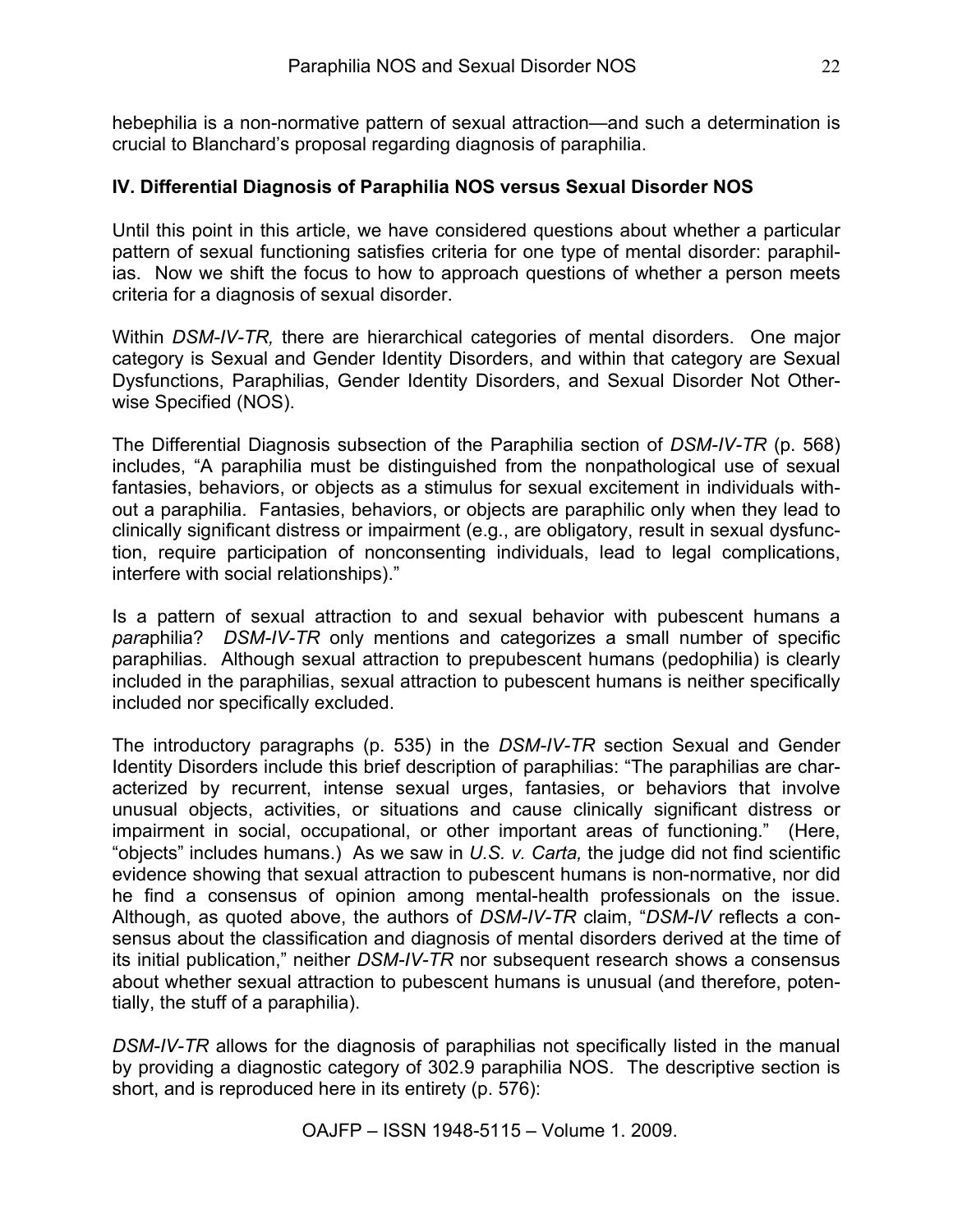This category is included for coding paraphilias that do not meet the criteria for any of the specific categories. Examples include, but are not limited to, telephone scatologia (obscene phone calls), necrophilia (corpses), partialism (exclusive focus on part of body), zoophilia (animals), coprophilia (feces), klismaphilia (enemas), and urophilia (urine).

Therefore, with *DSM-IV-TR,* if a clinician decides that a person has a sexual disorder that involves an unusual pattern of sexual attraction that is not specifically listed in *DSM-IV-TR* (e.g., exhibitionism, voyeurism, etc.), a diagnosis of 302.9 paraphilia NOS would be considered. What if a clinician does not consider sexual attraction to pubescent humans to be unusual? Does *DSM-IV-TR* allow for diagnosis of a sexual disorder involving sexual attractions that are not considered to be unusual enough to be classified as paraphilias? Yes, it does.

The *DSM-IV-TR* section on 302.9 Sexual Disorder Not Otherwise Specified is also short, and it, too, is reproduced in its entirety (p. 582):

This category is included for coding a sexual disturbance that does not meet the criteria for any specific sexual disorder and is neither a Sexual Dysfunction nor a paraphilia. Examples include

- 1. Marked feelings of inadequacy concerning sexual performance or other traits related to self-imposed standards of masculinity or femininity.
- 2. Distress about a pattern of repeated sexual relationships involving a succession of lovers who are experienced by the individual only as things to be used.
- 3. Persistent and marked distress about sexual orientation.

We should consider one more important step before addressing differential diagnosis of paraphilia NOS versus sexual disorder NOS. We need a definition of mental disorder that is consistent with the current diagnostic manual and is applicable to court cases. I suggest the following: *a clinically significant pattern of sexual behavior that is a symptom of a dysfunction in an individual and that is associated with present distress or disability or with an important loss of freedom.* Please see Appendix A for the derivation of this definition.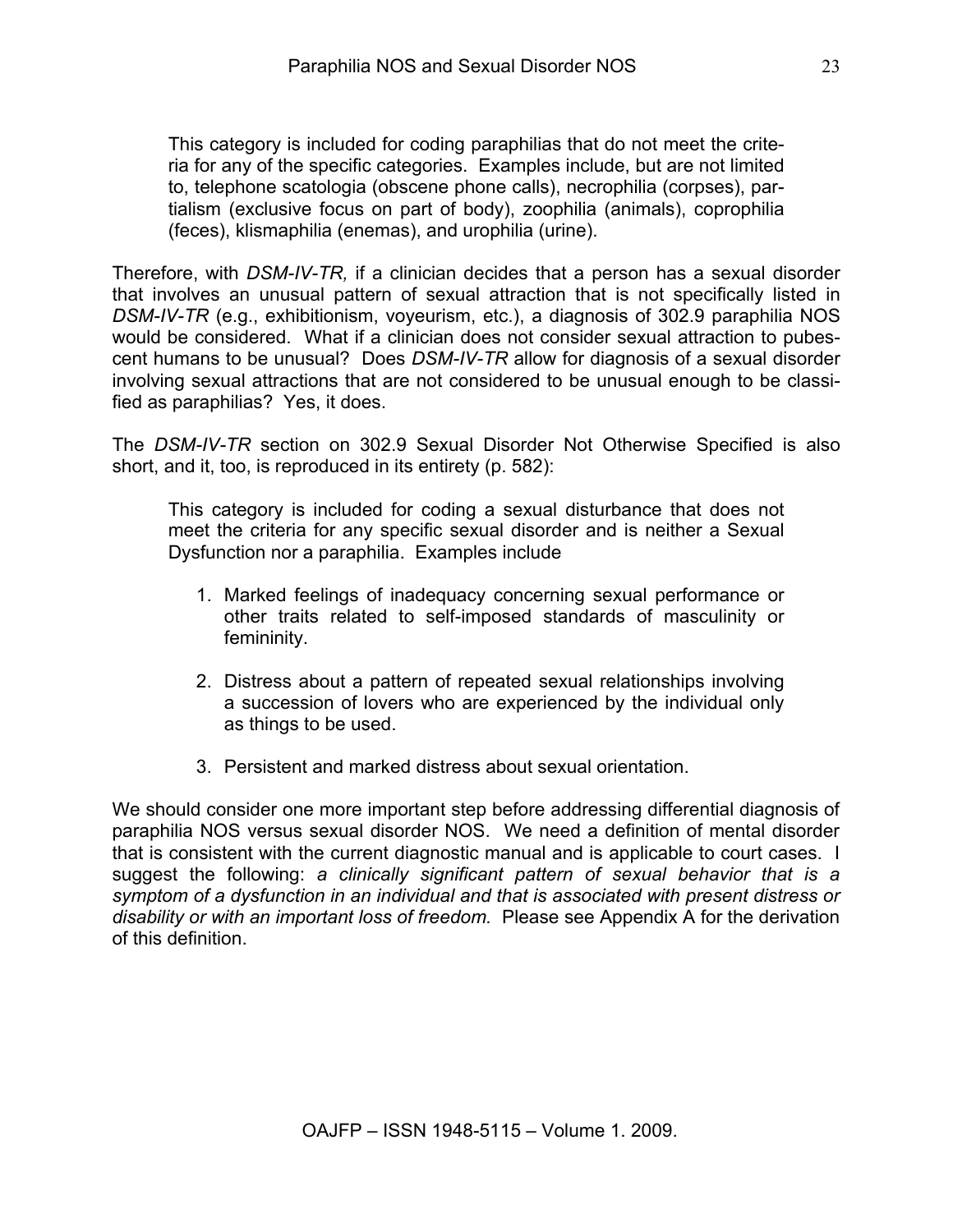On a case-by-case basis, how could a forensic psychologist assist a court in a legal case such as those involving the Adam Walsh Child Protection and Safety Act (a federal statute) or various states' SVP acts? If the psychologist uses the current diagnostic manual, *DSM-IV-TR,* then I recommend that the first diagnostic question be whether the person meets *DSM-IV-TR* criteria for having a mental disorder. Consideration of what type of mental disorder should follow, and in some cases that will involve differential diagnosis of paraphilia NOS versus sexual disorder NOS.

When a forensic evaluator determines that a person does have a mental disorder involving sexual functioning, what comes next? If the significant pattern of sexual functioning fits one of the eight paraphilias specifically described in *DSM-IV-TR,* diagnosis can proceed in a straightforward fashion regarding diagnosis of a paraphilia. If the pattern fits one of the seven paraphilias mentioned as examples of paraphilia NOS but not described in detail in *DSM-IV-TR,* then the question is whether the person meets criteria for paraphilia NOS. However, if the pattern is of sexual dysfunction not specifically described or mentioned in *DSM-IV-TR* Paraphilia section*,* then the clinician is likely to be faced with the task of considering whether the particular person's pattern of sexual dysfunction is a paraphilia or a non-paraphilic sexual disorder.

First and Halon (2008, p. 445) write, "The core diagnostic construct that forms the basis of the paraphilia category is that the person becomes sexually aroused in response to stimuli considered to be abnormal." The problem, of course, is that with few exceptions neither *DSM-IV-TR* nor any other authoritative text clearly establishes a consensus regarding which patterns of sexual functioning are abnormal, or which are so (rare?) that they should be considered abnormal rather than just, say, unusual.

In cases in which the forensic evaluator can clearly establish a dysfunction that clearly involves abnormal sexual arousal, then a diagnosis of paraphilia is likely to be warranted. In cases in which a dysfunction is clearly present, but it is not clear that the pattern of arousal is abnormal, then a diagnosis of paraphilia might not be warranted; a diagnosis of sexual disorder NOS might be.

Guidance about how severe a non-paraphilic pattern of sexual dysfunction need be in order to warrant a diagnosis of mental disorder is provided on page 582 of *DSM-IV-TR* in the form of the three examples quoted above. In my opinion, in SVP cases in which a pattern of paraphilia is not clearly warranted, a diagnosis of sexual disorder NOS should be considered.

#### **Conclusions**

As a forensic psychologist, I look to *DSM* to guide me about whether a person meets criteria for a mental disorder, and if so, what mental disorder. The disorders of most interest to me are the disorders of most relevance to court cases. Although some people might disagree with the judge in the case of *U.S. v. Carta,* I believe the judge showed a reasonable analysis of the facts and opinions presented to him and reasonably concluded that the government failed to show that there is a consensus of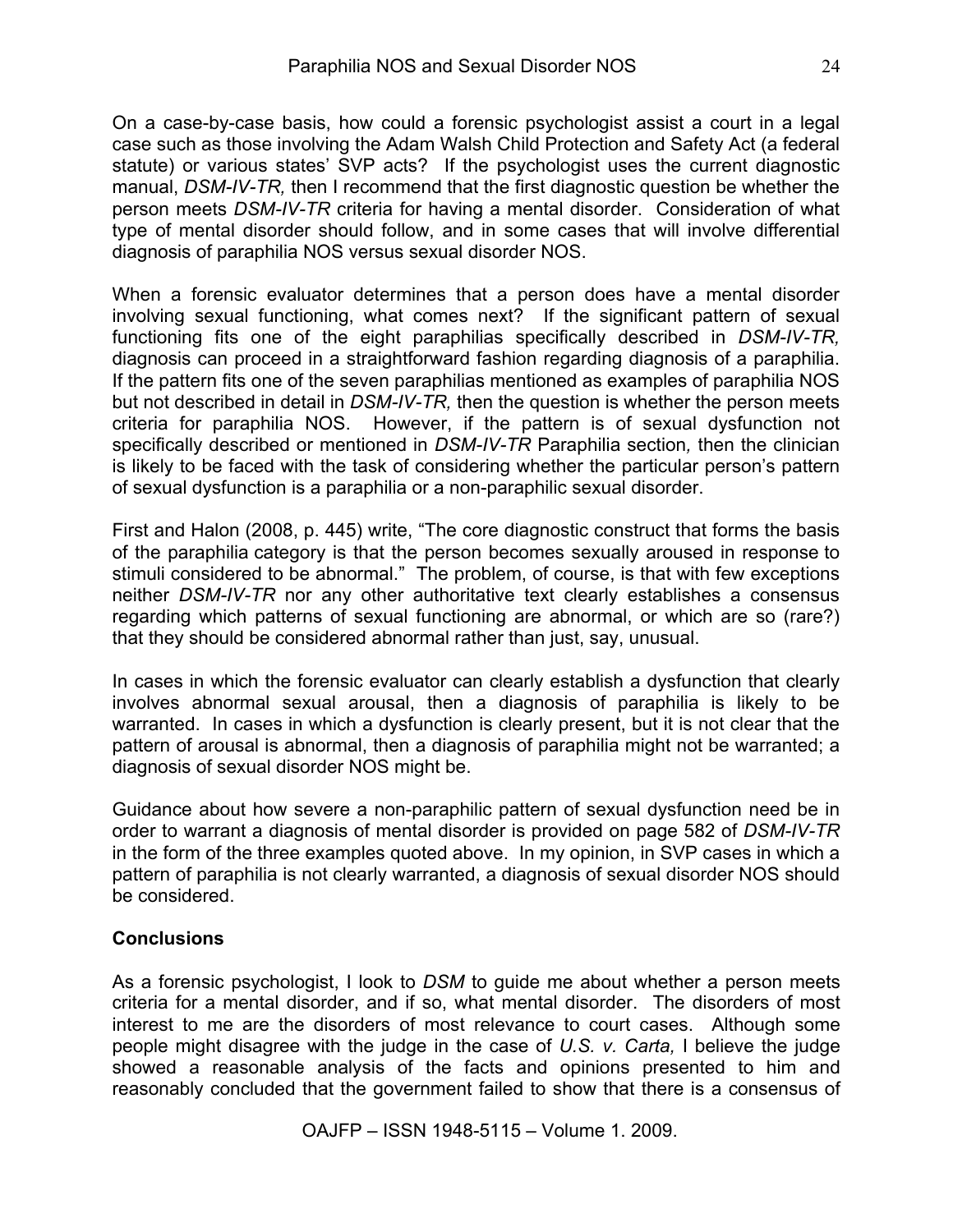opinion in the psychiatric and psychological communities about any of the following: whether hebephilia is generally considered by the psychological and psychiatric communities to be a mental disorder; if so, whether it is a serious mental disorder; if it is a disorder, what the criteria for diagnosis are; and whether there is a sufficient scientific basis to show that it *should* be considered to be a mental disorder. As I read *U.S. v. Carta* (and as I observe and participate in somewhat similar cases), it appears to me that two smart, knowledgeable experts came to different conclusions using the same diagnostic manual.

Although *DSM-IV-TR* includes the claim, "It must be noted that *DSM-IV* reflects a consensus about the classification and diagnosis of mental disorders derived at the time of its initial publication," the manual does not allow mental-health professionals, lawyers, judges, or juries to discern whether or not there really is a consensus regarding some diagnostic questions of great import to society.

If *DSM-V* follows the subworkgroup's proposal to distinguish between a *paraphilia* and a *paraphilic disorder,* then it will be necessary to have a subsection within sexual disorders for people who have sexual dysfunctions that are not of a paraphilic nature. In *DSM-IV-TR* that includes, among others, people with erectile dysfunction, low sex drive, and an NOS category with examples like "distress about a pattern of repeated sexual relationships involving a succession of lovers who are experienced by the individual only as things to be used." It is almost 100% certain that *DSM-V* will have a diagnostic category for such disorders, because it is very likely that there will be a category of sexual disorders, and that there will be a diagnosis of sexual disorder NOS. A question is whether the developers of *DSM-V* will attempt to provide a "consensus about the classification and diagnosis of mental disorders derived at the time of its initial publication" relevant to patterns of sexual arousal and behavior that are not paraphilic and that cause serious problems.

For example, if *DSM-V* includes a diagnosis for hebephilia, then it will be important to *show* that there is a consensus that it is a mental disorder, not just claim that there is. In addition, there should be a clear, explicit, scientific rationale for declaring that it is non-normative (paraphilic) or normative (non-paraphilic). If research is not definitive, then the developers of *DSM-V* should describe how they determined that the consensus was one way or the other (paraphilic or not) for hebephilia at the time *DSM-V* goes to press.

Similarly, if *DSM-V* includes a diagnosis for non-consensual sex, it will be important to provide clear criteria for the disorder. If the decision is made that sexual arousal to nonconsensual sex is paraphilic only when it is preferential or obligatory, then it will be important to clearly address whether non-paraphilic (by definition) patterns should be considered to be a sexual disorder when they reach clinical proportions. For example, consider a person who is equally attracted to and aroused by sex with a consenting or non-consenting partner, the pattern is repetitive and long-lasting, and it causes serious problems in the person's life (DeClue, 2006). If the developers of *DSM-V* decide to exclude that from the definition of paraphilia, they still need to explicitly address whether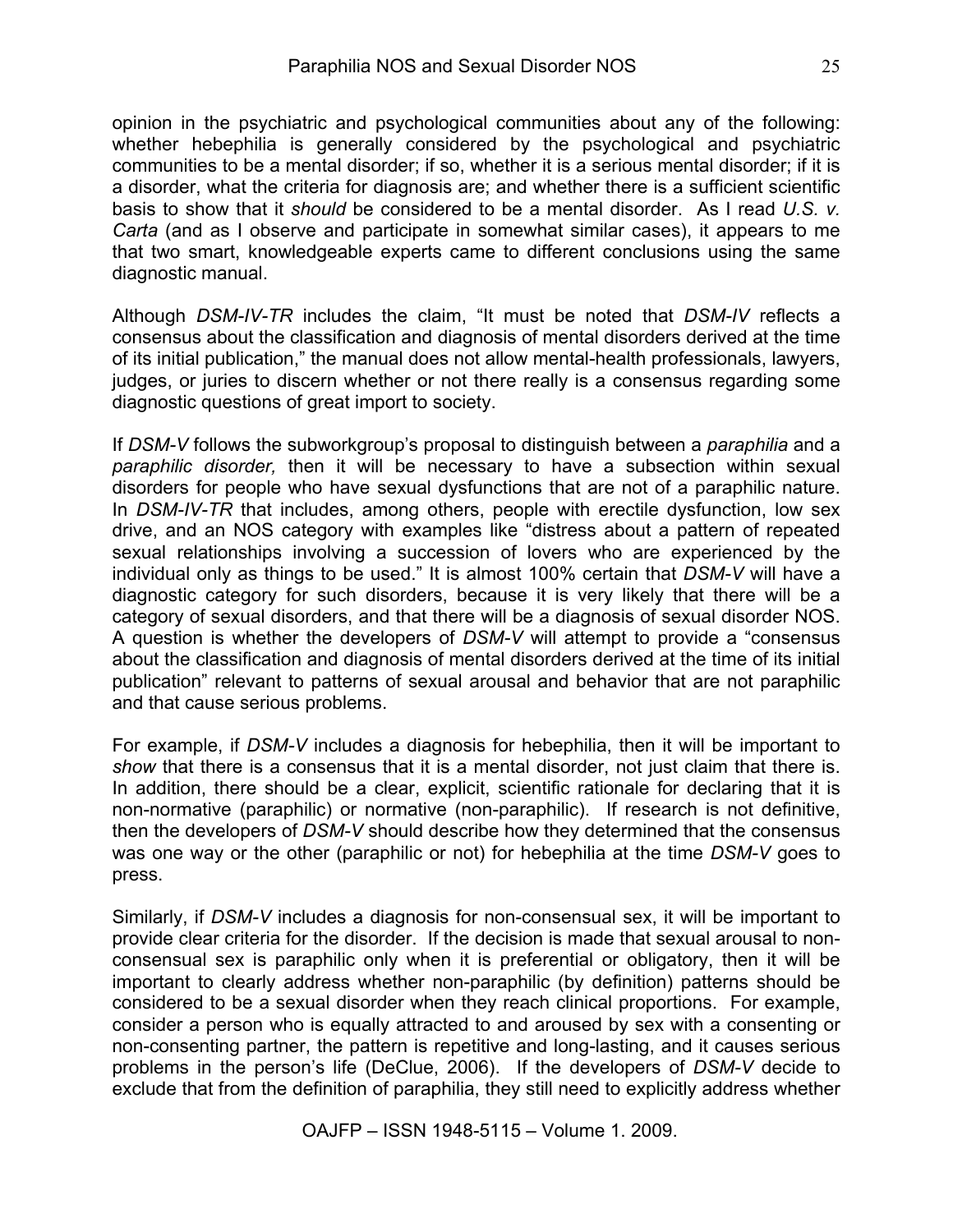it can be a sexual disorder. The developers of *DSM-V* should also explicitly address a pattern of sexual functioning in which the person's attraction to non-consensual sex may not be as great as or greater than his attraction to consensual sex, but the fantasies, urges, and behaviors are associated with clinically significant distress or disability or social dysfunction. (This would be somewhat comparable to nonexclusive pedophilia.)

Received June 6, 2009; Revision submitted August 23, 2009; Accepted August 23, 2009

#### **References**

- American Psychiatric Association. (2000). *Diagnostic and Statistical Manual of Mental Disorders, Fourth Edition, Text Revision (DSM-IV-TR).* Washington, DC: American Psychiatric Association.
- Blanchard, R. (2009a). Paraphilias vs. Paraphilic Disorders, Pedophilia vs. Pedo- and Hebephilia, and Autogynephilic vs. Fetishistic Transvestism. Paper presented at the Annual Meeting of the Society for Sex Therapy and Research (SSTAR), April 3, 2009, Arlington, Virginia. Retrieved 6/24/09 from http://individual.utoronto.ca/ray\_blanchard/index\_files/SSTAR\_2009\_Talk\_on\_D SM.html.
- Blanchard, R. (2009b). Reply to letters regarding Pedophilia, hebephilia, and the *DSM-V. Archives of Sexual Behavior, 38(3),* 335-350.
- Blanchard, R., Lykins, A. D., Wherrett, D., Kuban, M. E., Cantor, J. M., Blak, T., Dickey, R., & Klassen, P. E. (2009). Pedophilia, hebephilia, and the *DSM-V. Archives of Sexual Behavior, 38(3),* 331-334.
- Cauley, D. (2007). The diagnostic issue of antisocial personality disorder in civil commitment proceedings: A reply to DeClue. *Journal of Psychiatry and Law, 35(4),* 475-497.
- DeClue, G. (2006). Paraphilia NOS (nonconsenting) and Antisocial Personality Disorder. *Journal of Psychiatry & Law, 34,* 495-514.
- DeClue, G. (2007). Response to "The diagnostic issue." *Journal of Psychiatry and Law, 35,* 499-501.

DeClue, G. (2009). Should hebephilia be a mental disorder? A reply to Blanchard et al. *Archives of Sexual Behavior, 38(3),* 317-318.

First, M. B., & Halon, R. L. (2008). Use of *DSM* paraphilia diagnoses in sexually violent predator commitment cases. *Journal of the American Academy of Psychiatry and the Law, 36(4),* 443-454.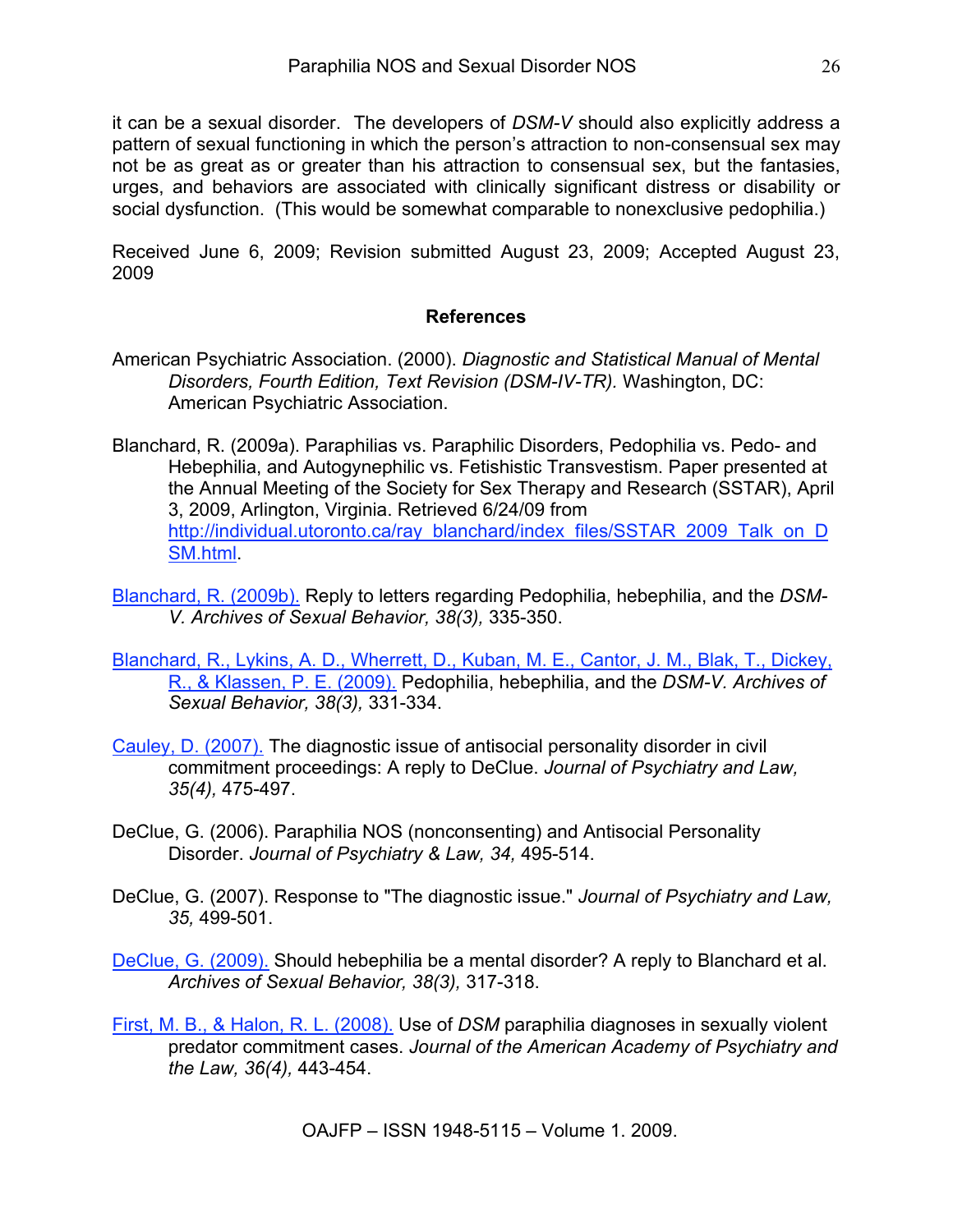- Franklin, K. (2009). The public policy implications of "hebephilia": A response to Blanchard et al. *Archives of Sexual Behavior, 38(3),* 319-320.
- Janssen, D. F. (2009). Hebephilia plethysmographica: A partial rejoinder to Blanchard et al. *Archives of Sexual Behavior, 38(3),* 321-322.
- Moser, C. (2009). When is an unusual sexual interest a mental disorder? *Archives of Sexual Behavior, 38(3),* 323-325.
- Plaud, J. J. (2009). Are there "hebephiles" among us? A response to Blanchard et al. *Archives of Sexual Behavior, 38(3),* 326-327.
- Sreenivasan, S., Weinberger, L. E., & Garrick, T. (2003). Expert testimony in sexually violent predatory commitments: conceptualizing legal standards of "mental disorder" and "likely to reoffend." *Journal of the American Academy of Psychiatry and the Law, 31,* 471-485.
- Tromovitch, P. (2009). Manufacturing mental disorder by pathologizing erotic age orientation: A comment on Blanchard et al. *Archives of Sexual Behavior, 38(3),* 328.

*U.S. v. Carta,* District of Massachusetts Civil Action No. 07-12064-JLT, June 4, 2009*.*

- Vognsen, J., & Phenix, A. (2004). Antisocial personality disorder is not enough: A reply to Sreenivasan, Weinberger, and Garrick. *Journal of the American Academy of Psychiatry and the Law, 32,* 440-442.
- Zander, T. K. (2009). Adult sexual attraction to early-stage adolescents: Phallometry doesn't equal pathology. *Archives of Sexual Behavior, 38(3),* 331-334.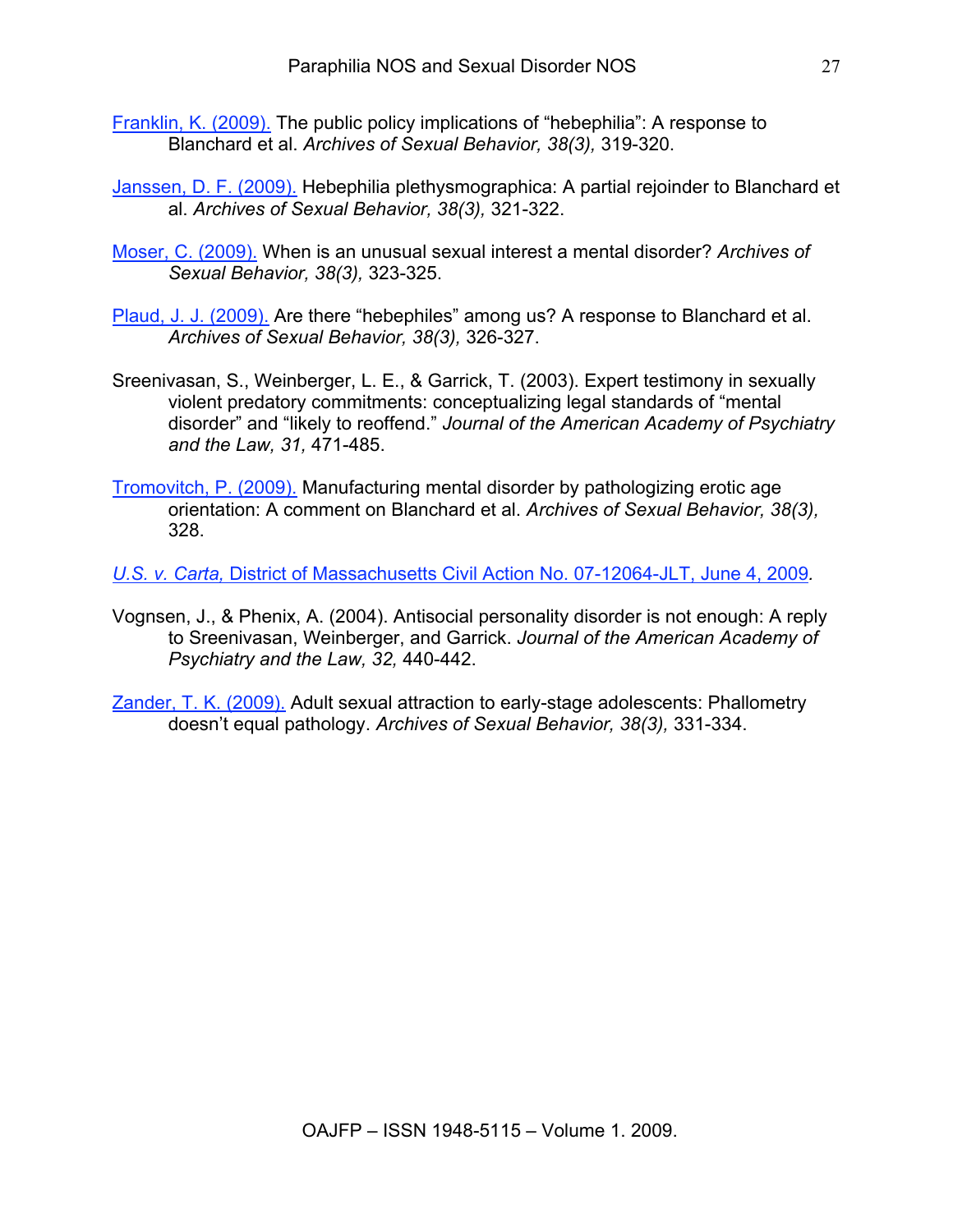### **Appendix A**

Several sections of *DSM-IV-TR* are useful in considering how to use the manual for diagnosis in an SVP case.

First, we consider the prefatory sections regarding the definition of mental disorder and the use of the manual in forensic settings (pp xxx-xxxiii):

Although this manual provides a classification of mental disorders, it must be admitted that no definition adequately specifies the precise boundaries for the concept of "mental disorder." The concept of mental disorder, like many other concepts in medicine and science, lacks a consistent operational definition that covers all situations. All medical conditions are defined on various levels of abstraction—for example, structural pathology (e.g., ulcerative colitis), symptom presentation (e.g., migraine), deviance from physiological norm (e.g., hypertension), and etiology (e.g., pneumococcal pneumonia). Mental disorders have also been defined by a variety of concepts (e.g., distress, dysfunction, dyscontrol, disadvantage, disability, inflexibility, irrationality, syndromal pattern, etiology, and statistical deviation). Each is a useful indicator for a mental disorder, but none is equivalent to the concept, and different situations call for different definitions. . . . In  $DSM-IV^7$ , each of the mental disorders is conceptualized as a clinically significant behavioral or psychological syndrome or pattern that occurs in an individual and that is associated with present distress (e.g., a painful symptom) or disability (i.e., impairment in one or more important areas of functioning) or with a significantly increased risk of suffering death, pain, disability, or an important loss of freedom.

What happens if we rewrite the last sentence, focusing on those elements most germane to diagnosing some sexual disorders? "… a clinically significant behavioral or psychological syndrome or pattern that occurs in an individual and that is associated with present distress (e.g., a painful symptom) or disability (i.e., impairment in one or more important areas of functioning) or with a significantly increased risk of suffering death, pain, disability, or an important loss of freedom." Thus, a subset is "a clinically significant behavioral pattern that occurs in an individual and that is associated with present distress or disability or with a significantly increased risk of suffering death, pain, disability, or an important loss of freedom." And a smaller subset is "a clinically significant behavioral pattern that occurs in an individual and that is associated with present distress or disability or with an important loss of freedom." A final subset is *a clinically significant behavioral pattern that occurs in an individual and that is associated with present distress or disability or with an important loss of freedom. DSM-IV-TR* continues:

 $\overline{a}$ 

<sup>7</sup> In this segment from *DSM-IV-TR,* the text refers to itself as *DSM-IV.*